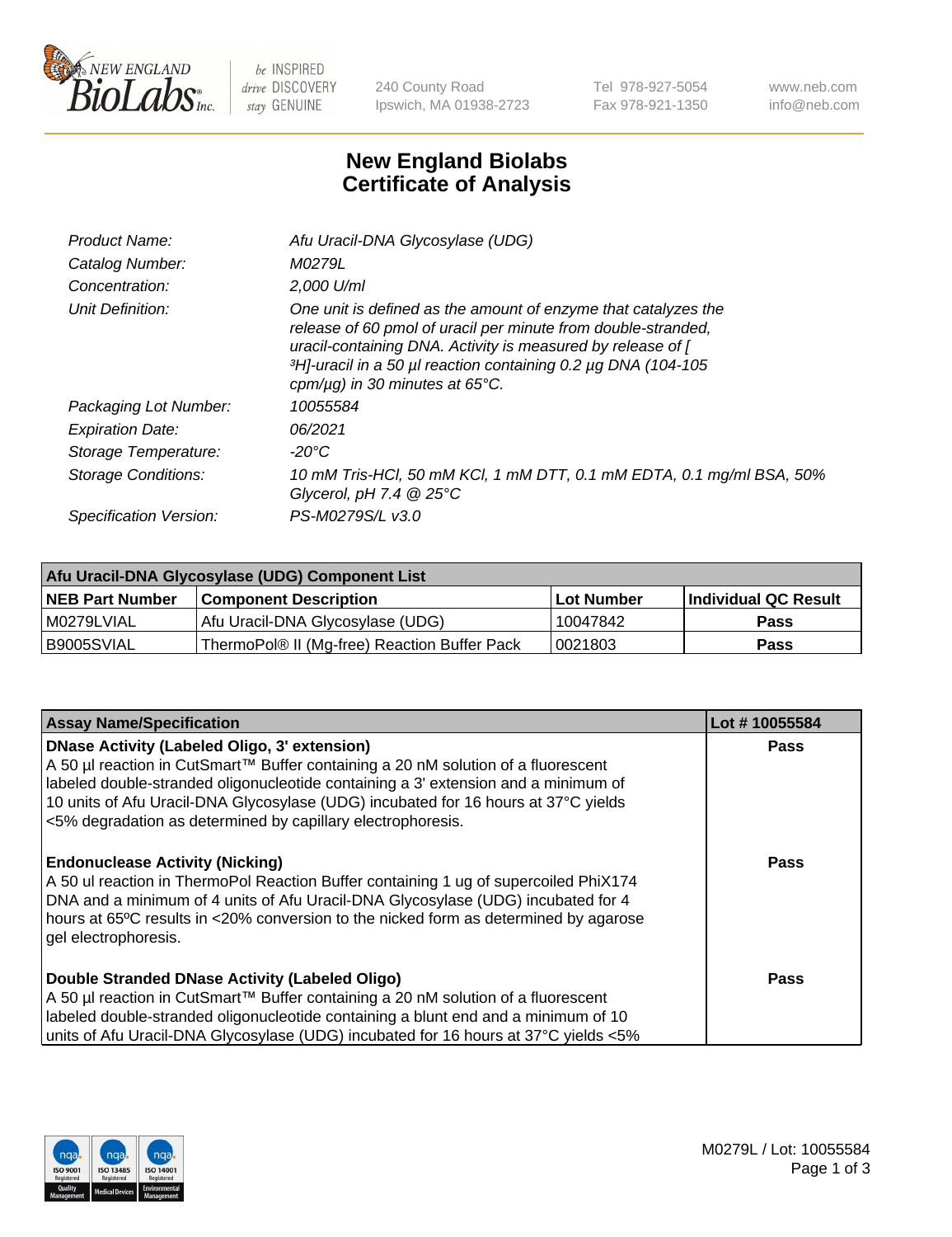

be INSPIRED drive DISCOVERY stay GENUINE

240 County Road Ipswich, MA 01938-2723 Tel 978-927-5054 Fax 978-921-1350

www.neb.com info@neb.com

| <b>Assay Name/Specification</b>                                                                                                                                                                                                                                                                                                                                                                                         | Lot #10055584 |
|-------------------------------------------------------------------------------------------------------------------------------------------------------------------------------------------------------------------------------------------------------------------------------------------------------------------------------------------------------------------------------------------------------------------------|---------------|
| degradation as determined by capillary electrophoresis.                                                                                                                                                                                                                                                                                                                                                                 |               |
| <b>DNase Activity (Labeled Oligo, 5' extension)</b><br>A 50 µl reaction in CutSmart™ Buffer containing a 20 nM solution of a fluorescent<br>labeled double-stranded oligonucleotide containing a 5' extension and a minimum of<br>10 units of Afu Uracil-DNA Glycosylase (UDG) incubated for 16 hours at 37°C yields<br><5% degradation as determined by capillary electrophoresis.                                     | <b>Pass</b>   |
| <b>Protein Concentration (A280/NanoDrop)</b><br>The concentration of Afu Uracil-DNA Glycosylase (UDG) is 0.027 mg/ml +/- 10% as<br>determined by UV absorption at 280 nm. Protein concentration is determined by the<br>Pace method using the extinction coefficient of 16,110 and molecular weight of<br>22,720 daltons for Afu Uracil-DNA Glycosylase (UDG) (Pace, C.N. et al. (1995)<br>Protein Sci., 4, 2411-2423). | <b>Pass</b>   |
| <b>Protein Purity Assay (SDS-PAGE)</b><br>Afu Uracil-DNA Glycosylase (UDG) is ≥ 95% pure as determined by SDS-PAGE analysis<br>using Coomassie Blue detection.                                                                                                                                                                                                                                                          | Pass          |
| <b>RNase Activity (Extended Digestion)</b><br>A 10 µl reaction in NEBuffer 4 containing 40 ng of a 300 base single stranded RNA<br>and a minimum of 2 units of Afu Uracil-DNA Glycosylase (UDG) is incubated at 37°C.<br>After incubation for 16 hours, >90% of the substrate RNA remains intact as<br>determined by gel electrophoresis using polyacrylamide gel electrophoresis<br>detection.                         | <b>Pass</b>   |
| <b>Single Stranded DNase Activity (FAM-Labeled Oligo)</b><br>A 50 µl reaction in CutSmart™ Buffer containing a 20 nM solution of a fluorescent<br>internal labeled oligonucleotide and a minimum of 10 units of Afu Uracil-DNA<br>Glycosylase (UDG) incubated for 16 hours at 37°C yields <5% degradation as<br>determined by capillary electrophoresis.                                                                | <b>Pass</b>   |
| <b>Exonuclease Activity (Radioactivity Release)</b><br>A 50 µl reaction in ThermoPol Reaction Buffer containing 1 µg of a mixture of single<br>and double-stranded [3H] E. coli DNA and a minimum of 50 units of Afu Uracil-DNA<br>Glycosylase (UDG) incubated for 4 hours at 65°C releases <0.1% of the total<br>radioactivity.                                                                                        | <b>Pass</b>   |
| <b>Non-Specific DNase Activity (16 Hour)</b><br>A 50 ul reaction in ThermoPol Reaction Buffer containing 1 ug of Lambda DNA and a<br>minimum of 50 units of Afu Uracil-DNA Glycosylase (UDG) incubated for 16 hours at<br>65°C results in a DNA pattern free of detectable nuclease degradation as determined<br>by agarose gel electrophoresis.                                                                        | Pass          |